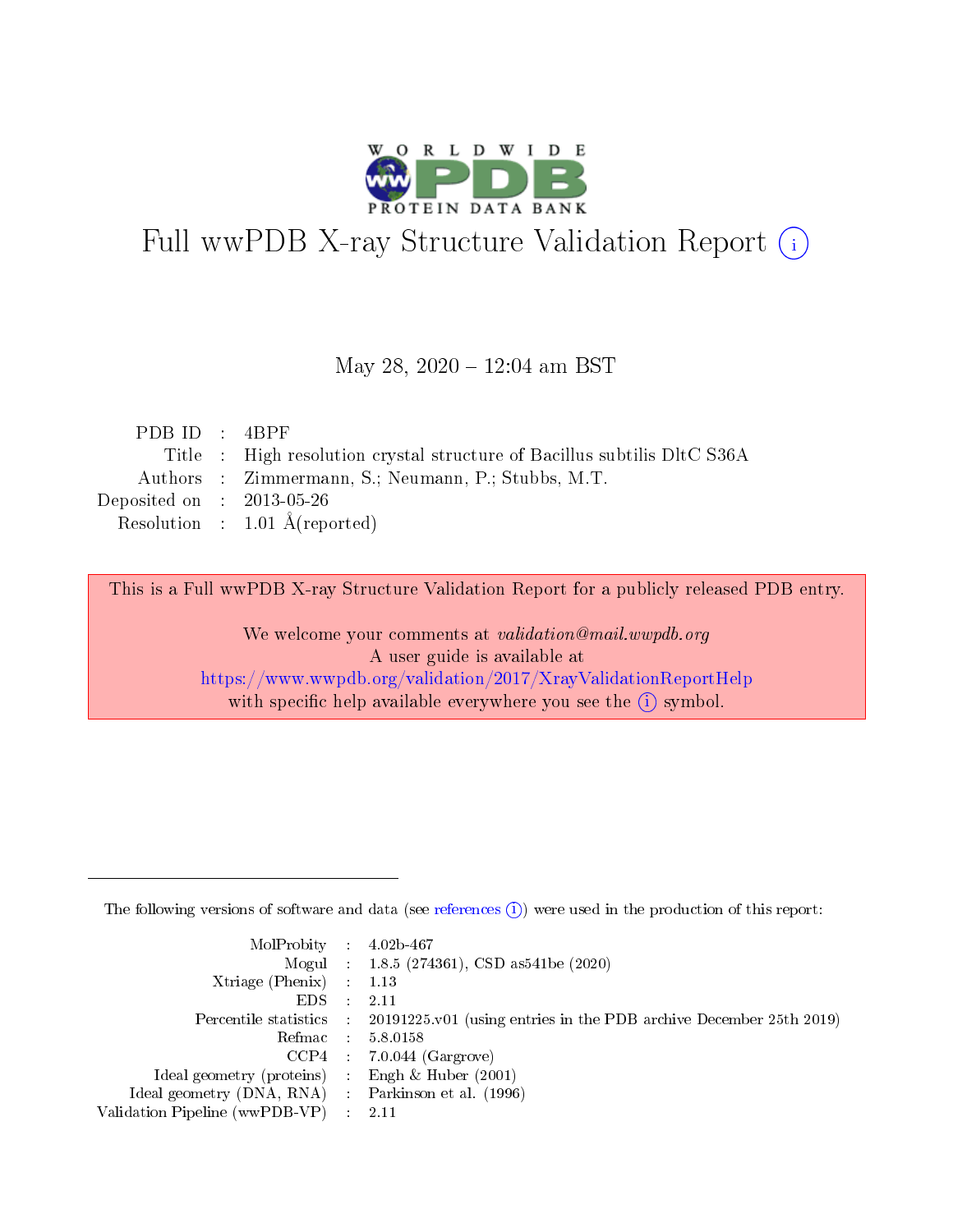# 1 [O](https://www.wwpdb.org/validation/2017/XrayValidationReportHelp#overall_quality)verall quality at a glance  $(i)$

The following experimental techniques were used to determine the structure: X-RAY DIFFRACTION

The reported resolution of this entry is 1.01 Å.

Percentile scores (ranging between 0-100) for global validation metrics of the entry are shown in the following graphic. The table shows the number of entries on which the scores are based.



| Metric                | Whole archive<br>$(\#\text{Entries})$ | Similar resolution<br>$(\#\text{Entries},\,\text{resolution}\,\,\text{range}(\textup{\AA}))$ |
|-----------------------|---------------------------------------|----------------------------------------------------------------------------------------------|
| $R_{free}$            | 130704                                | $1188(1.08-0.96)$                                                                            |
| Clashscore            | 141614                                | $1253(1.08-0.96)$                                                                            |
| Ramachandran outliers | 138981                                | $1178(1.08-0.96)$                                                                            |
| Sidechain outliers    | 138945                                | $1180(1.08-0.96)$                                                                            |
| RSRZ outliers         | 127900                                | $1158(1.08-0.96)$                                                                            |

The table below summarises the geometric issues observed across the polymeric chains and their fit to the electron density. The red, orange, yellow and green segments on the lower bar indicate the fraction of residues that contain outliers for  $>=3, 2, 1$  and 0 types of geometric quality criteria respectively. A grey segment represents the fraction of residues that are not modelled. The numeric value for each fraction is indicated below the corresponding segment, with a dot representing fractions <=5% The upper red bar (where present) indicates the fraction of residues that have poor fit to the electron density. The numeric value is given above the bar.

| Mol | $\sim$ $\sim$<br>hain | Length   | Quality of chain |    |
|-----|-----------------------|----------|------------------|----|
|     | . .                   | QC<br>ot | %<br>93%         | 7% |

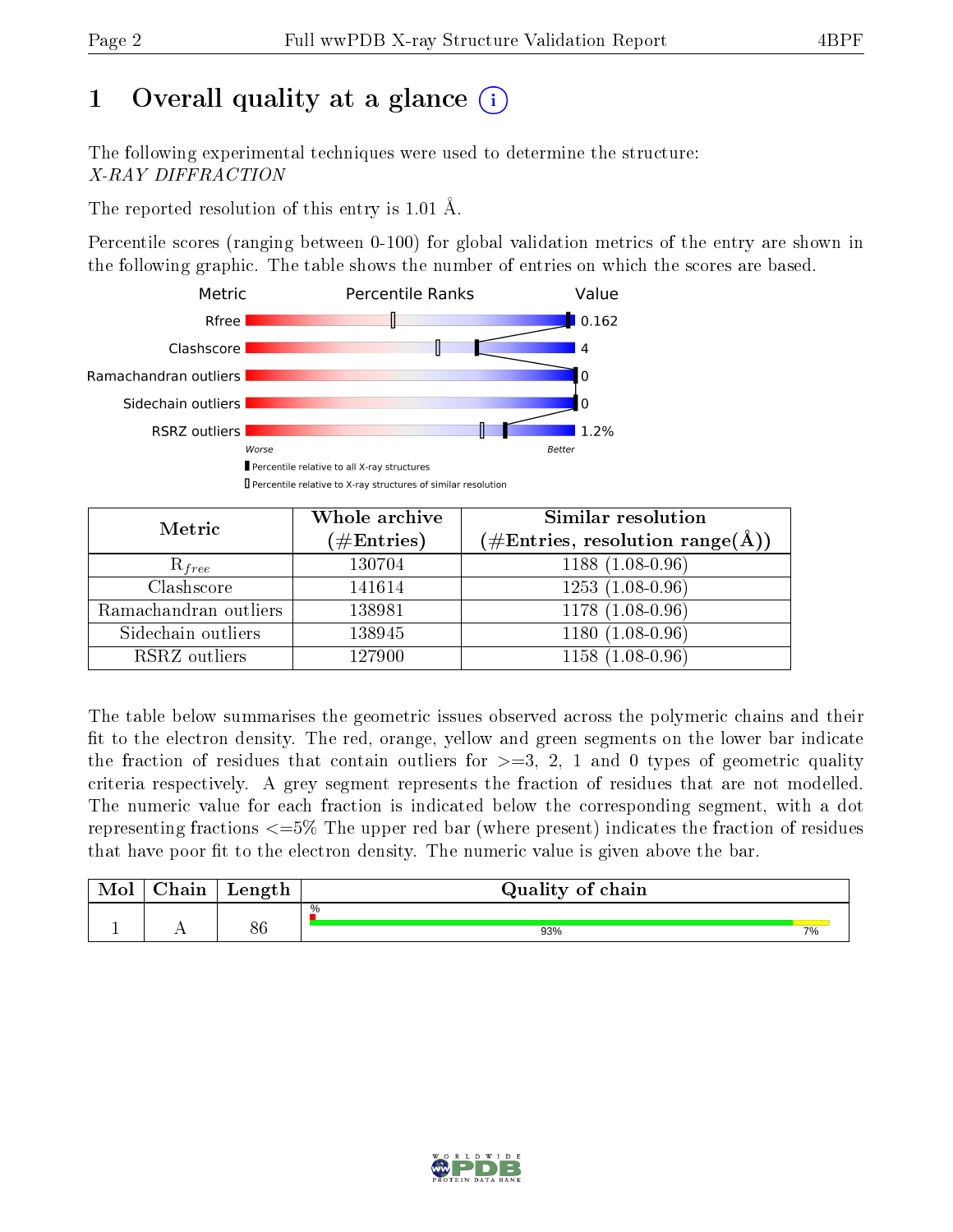# 2 Entry composition (i)

There are 2 unique types of molecules in this entry. The entry contains 2027 atoms, of which 1062 are hydrogens and 0 are deuteriums.

In the tables below, the ZeroOcc column contains the number of atoms modelled with zero occupancy, the AltConf column contains the number of residues with at least one atom in alternate conformation and the Trace column contains the number of residues modelled with at most 2 atoms.

 Molecule 1 is a protein called D-ALANINE--POLY(PHOSPHORIBITOL) LIGASE SUBUNIT 2.

| Mol | Chain | Residues | $\rm{Atoms}$  |     |          |     |     | $\text{ZeroOcc} \mid \text{AltConf} \mid$ | $^{\mathrm{+}}$ Trace $_{\mathrm{+}}$ |  |  |
|-----|-------|----------|---------------|-----|----------|-----|-----|-------------------------------------------|---------------------------------------|--|--|
|     |       | 86       | Total<br>1654 | 535 | н<br>826 | 137 | 153 |                                           | <b>Se</b>                             |  |  |

There are 9 discrepancies between the modelled and reference sequences:

| Chain | Residue | Modelled   | Actual | Comment             | Reference         |
|-------|---------|------------|--------|---------------------|-------------------|
|       | 79      | $\rm{ARG}$ |        | expression tag      | <b>UNP P39579</b> |
| А     | 80      | <b>SER</b> |        | expression tag      | <b>UNP P39579</b> |
| А     | 81      | <b>HIS</b> |        | expression tag      | <b>UNP P39579</b> |
| А     | 82      | <b>HIS</b> |        | expression tag      | <b>UNP P39579</b> |
|       | 83      | HIS.       |        | expression tag      | <b>UNP P39579</b> |
|       | 84      | <b>HIS</b> |        | expression tag      | <b>UNP P39579</b> |
| А     | 85      | <b>HIS</b> |        | expression tag      | <b>UNP P39579</b> |
| А     | 86      | <b>HIS</b> |        | expression tag      | <b>UNP P39579</b> |
|       | 36      |            | SER.   | engineered mutation | <b>UNP P39579</b> |

• Molecule 2 is water.

| Mol | Chain   Residues | Atoms        |     | $ZeroOcc$   AltConf |  |
|-----|------------------|--------------|-----|---------------------|--|
|     | 137              | Total<br>373 | 236 | 137                 |  |

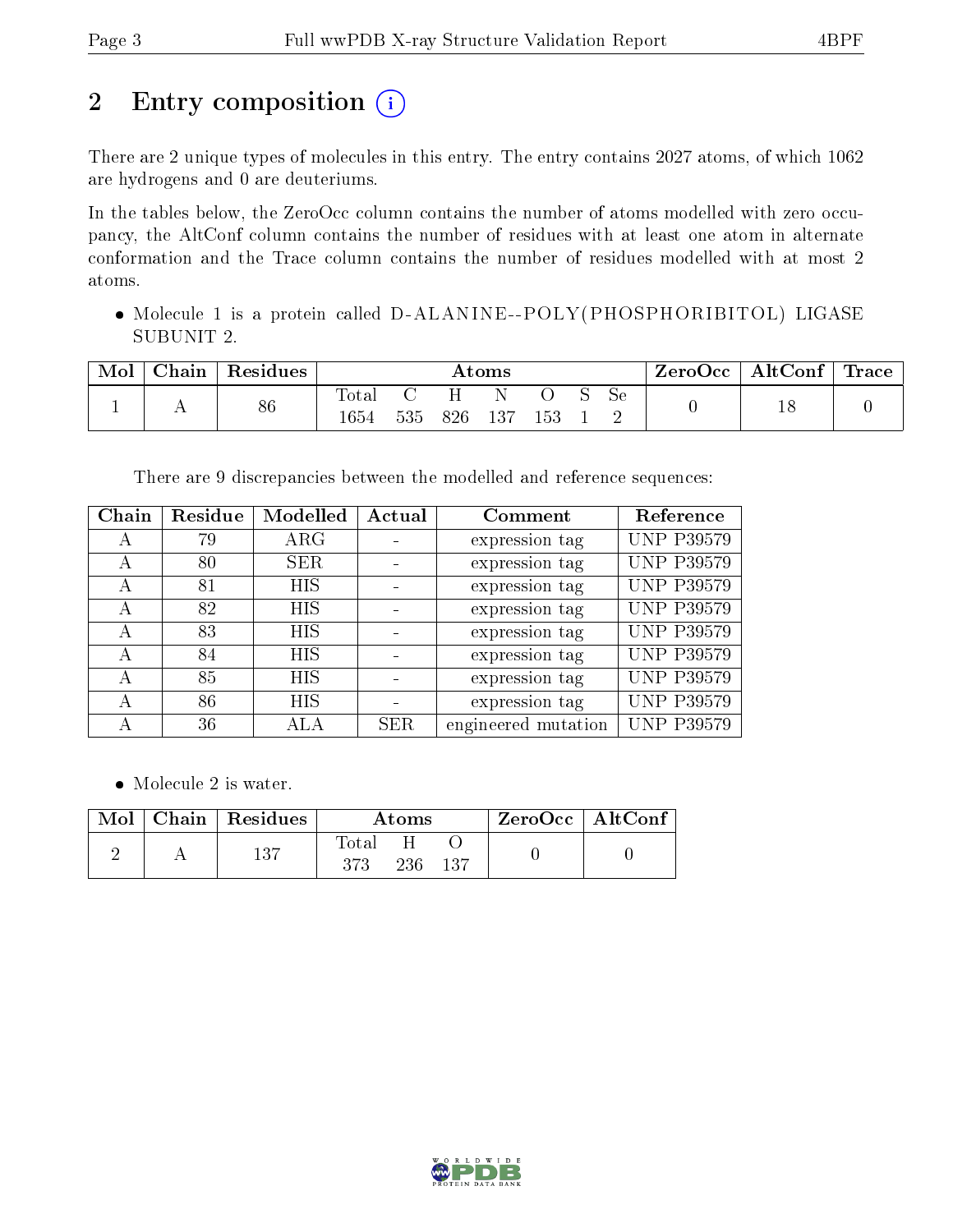## 3 Residue-property plots  $(i)$

These plots are drawn for all protein, RNA and DNA chains in the entry. The first graphic for a chain summarises the proportions of the various outlier classes displayed in the second graphic. The second graphic shows the sequence view annotated by issues in geometry and electron density. Residues are color-coded according to the number of geometric quality criteria for which they contain at least one outlier: green  $= 0$ , yellow  $= 1$ , orange  $= 2$  and red  $= 3$  or more. A red dot above a residue indicates a poor fit to the electron density (RSRZ  $> 2$ ). Stretches of 2 or more consecutive residues without any outlier are shown as a green connector. Residues present in the sample, but not in the model, are shown in grey.

• Molecule 1: D-ALANINE--POLY(PHOSPHORIBITOL) LIGASE SUBUNIT 2



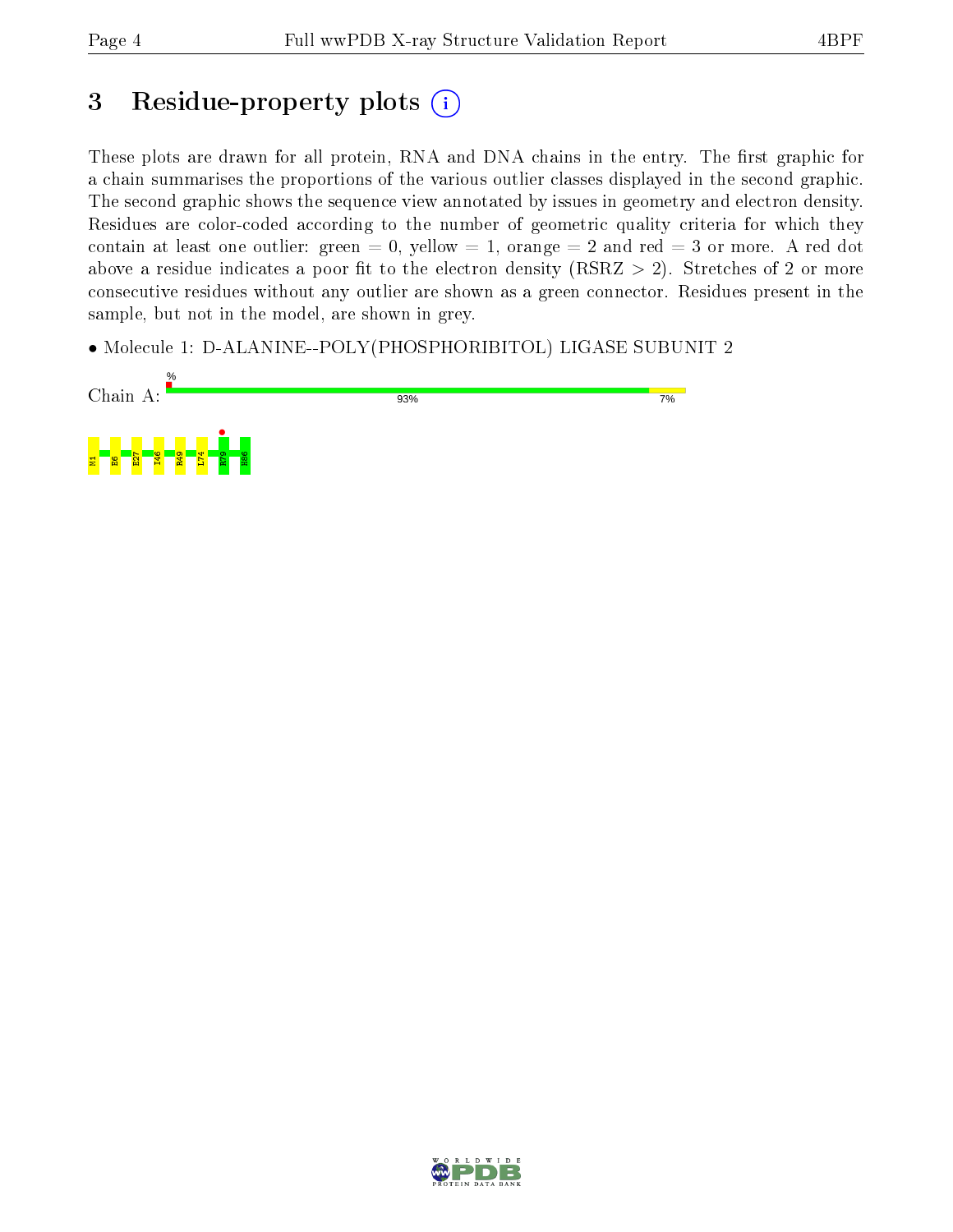# 4 Data and refinement statistics  $(i)$

| Property                                                             | Value                                            | Source                       |
|----------------------------------------------------------------------|--------------------------------------------------|------------------------------|
| $\overline{\text{Space}}$ group                                      | P 1 21 1                                         | Depositor                    |
| Cell constants                                                       | $37.22\text{\AA}$<br>$34.59\text{\AA}$<br>37.68Å |                              |
| a, b, c, $\alpha$ , $\beta$ , $\gamma$                               | $114.79^\circ$<br>$90.00^\circ$<br>$90.00^\circ$ | Depositor                    |
| Resolution $(A)$                                                     | $-1.01$<br>17.28                                 | Depositor                    |
|                                                                      | 17.28<br>$-1.01$                                 | <b>EDS</b>                   |
| % Data completeness                                                  | $96.3(17.28-1.01)$                               | Depositor                    |
| (in resolution range)                                                | $96.3(17.28-1.01)$                               | <b>EDS</b>                   |
| $R_{merge}$                                                          | 0.13                                             | Depositor                    |
| $\mathrm{R}_{sym}$                                                   | (Not available)                                  | Depositor                    |
| $\langle I/\sigma(I) \rangle$ <sup>1</sup>                           | $1.68$ (at 1.01Å)                                | Xtriage                      |
| Refinement program                                                   | PHENIX (PHENIX.REFINE)                           | Depositor                    |
|                                                                      | 0.156<br>$\overline{0.129}$ ,                    | Depositor                    |
| $R, R_{free}$                                                        | 0.137<br>0.162<br>$\ddot{\phantom{a}}$           | DCC                          |
| $R_{free}$ test set                                                  | $1380$ reflections $(3.14\%)$                    | wwPDB-VP                     |
| Wilson B-factor $(A^2)$                                              | 8.4                                              | Xtriage                      |
| Anisotropy                                                           | 0.378                                            | $\overline{\text{X}}$ triage |
| Bulk solvent $k_{sol}(e/\mathring{A}^3)$ , $B_{sol}(\mathring{A}^2)$ | $\overline{0.51}$ , 52.4                         | <b>EDS</b>                   |
| L-test for twinning <sup>2</sup>                                     | $< L >$ = 0.49, $< L2$ = 0.32                    | Xtriage                      |
| Estimated twinning fraction                                          | $\overline{0.0}26$ for h,-k,-h-l                 | Xtriage                      |
| $F_o, F_c$ correlation                                               | 0.98                                             | <b>EDS</b>                   |
| Total number of atoms                                                | $\overline{2}027$                                | wwPDB-VP                     |
| Average B, all atoms $(A^2)$                                         | 17.0                                             | wwPDB-VP                     |

Xtriage's analysis on translational NCS is as follows: The largest off-origin peak in the Patterson function is 11.66% of the height of the origin peak. No significant pseudotranslation is detected.

<sup>&</sup>lt;sup>2</sup>Theoretical values of  $\langle |L| \rangle$ ,  $\langle L^2 \rangle$  for acentric reflections are 0.5, 0.333 respectively for untwinned datasets, and 0.375, 0.2 for perfectly twinned datasets.



<span id="page-4-1"></span><span id="page-4-0"></span><sup>1</sup> Intensities estimated from amplitudes.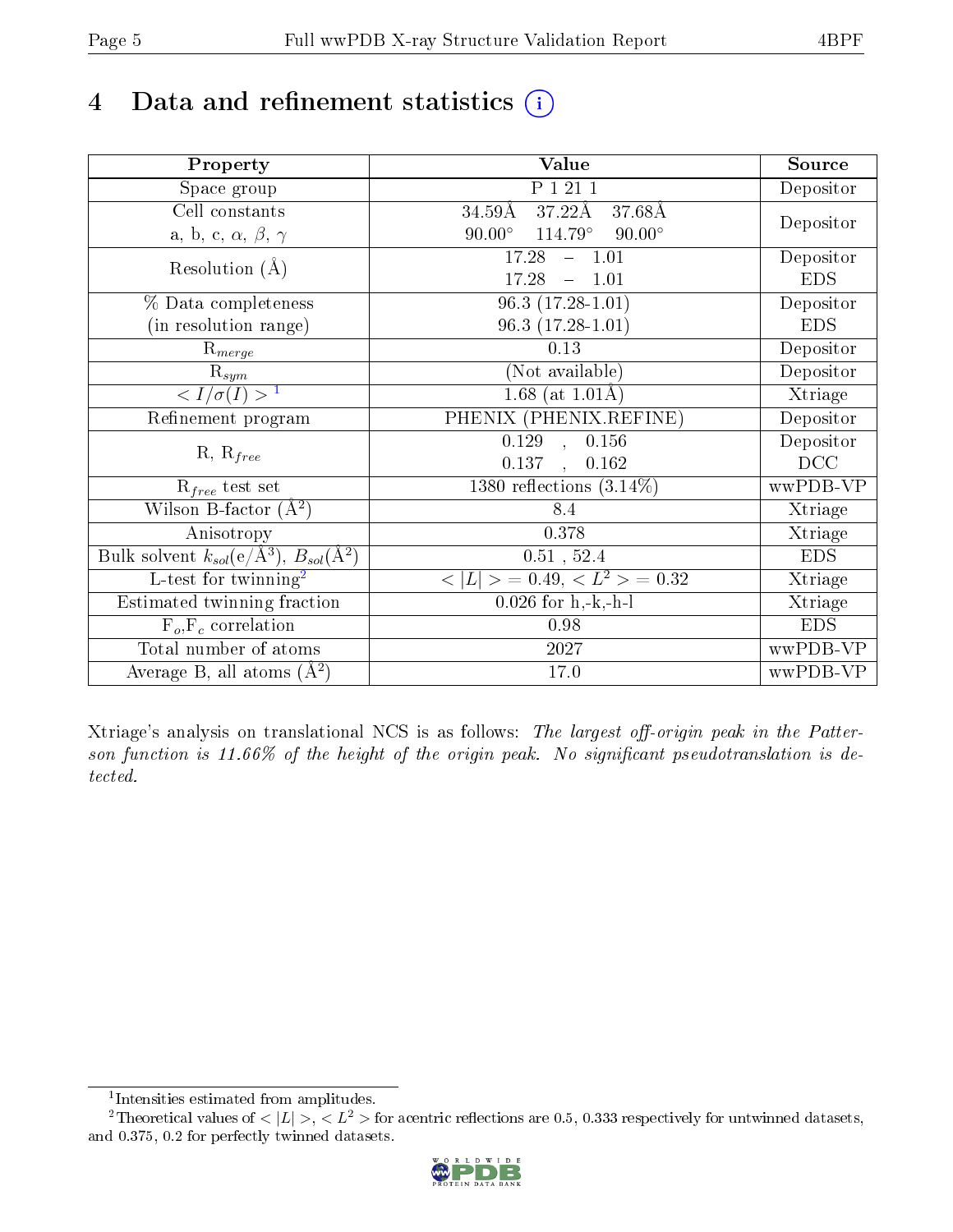## 5 Model quality  $(i)$

## 5.1 Standard geometry (i)

The Z score for a bond length (or angle) is the number of standard deviations the observed value is removed from the expected value. A bond length (or angle) with  $|Z| > 5$  is considered an outlier worth inspection. RMSZ is the root-mean-square of all Z scores of the bond lengths (or angles).

| Mol | Chain |      | <b>Bond lengths</b>        | Bond angles |        |  |
|-----|-------|------|----------------------------|-------------|--------|--|
|     |       | RMSZ | $\#Z  > 5$ RMSZ $\#Z  > 5$ |             |        |  |
|     |       | 0.54 | 0/906                      | 0.69        | 0/1227 |  |

There are no bond length outliers.

There are no bond angle outliers.

There are no chirality outliers.

There are no planarity outliers.

### 5.2 Too-close contacts  $\overline{()}$

In the following table, the Non-H and H(model) columns list the number of non-hydrogen atoms and hydrogen atoms in the chain respectively. The H(added) column lists the number of hydrogen atoms added and optimized by MolProbity. The Clashes column lists the number of clashes within the asymmetric unit, whereas Symm-Clashes lists symmetry related clashes.

| Mol |     |      |  | Chain   Non-H   H(model)   H(added)   Clashes   Symm-Clashes |
|-----|-----|------|--|--------------------------------------------------------------|
|     | 828 | 826  |  |                                                              |
|     | 197 | 236  |  |                                                              |
|     | 965 | .062 |  |                                                              |

The all-atom clashscore is defined as the number of clashes found per 1000 atoms (including hydrogen atoms). The all-atom clashscore for this structure is 4.

All (6) close contacts within the same asymmetric unit are listed below, sorted by their clash magnitude.

| Atom-1                         | Atom-2           | Interatomic<br>distance $(\AA)$ | Clash<br>overlap $(\AA)$ |
|--------------------------------|------------------|---------------------------------|--------------------------|
| $1:A:27[A]:GLU:\overline{OE2}$ | 2:A:2050:HOH:O   | 2.16                            | 0.61                     |
| $1:A:\overline{6[B]:GLU:CG}$   | 1:A:49[B]:ARG:NE | 2.75                            | 0.50                     |
| 1:A:6[B]:GLU:HG2               | 1:A:49[B]:ARG:NE | 2.29                            | 0.48                     |
| 1: A:6[B]: GLU:CG              | 1:A:49[B]:ARG:HE | 2.27                            | 0.47                     |

Continued on next page...

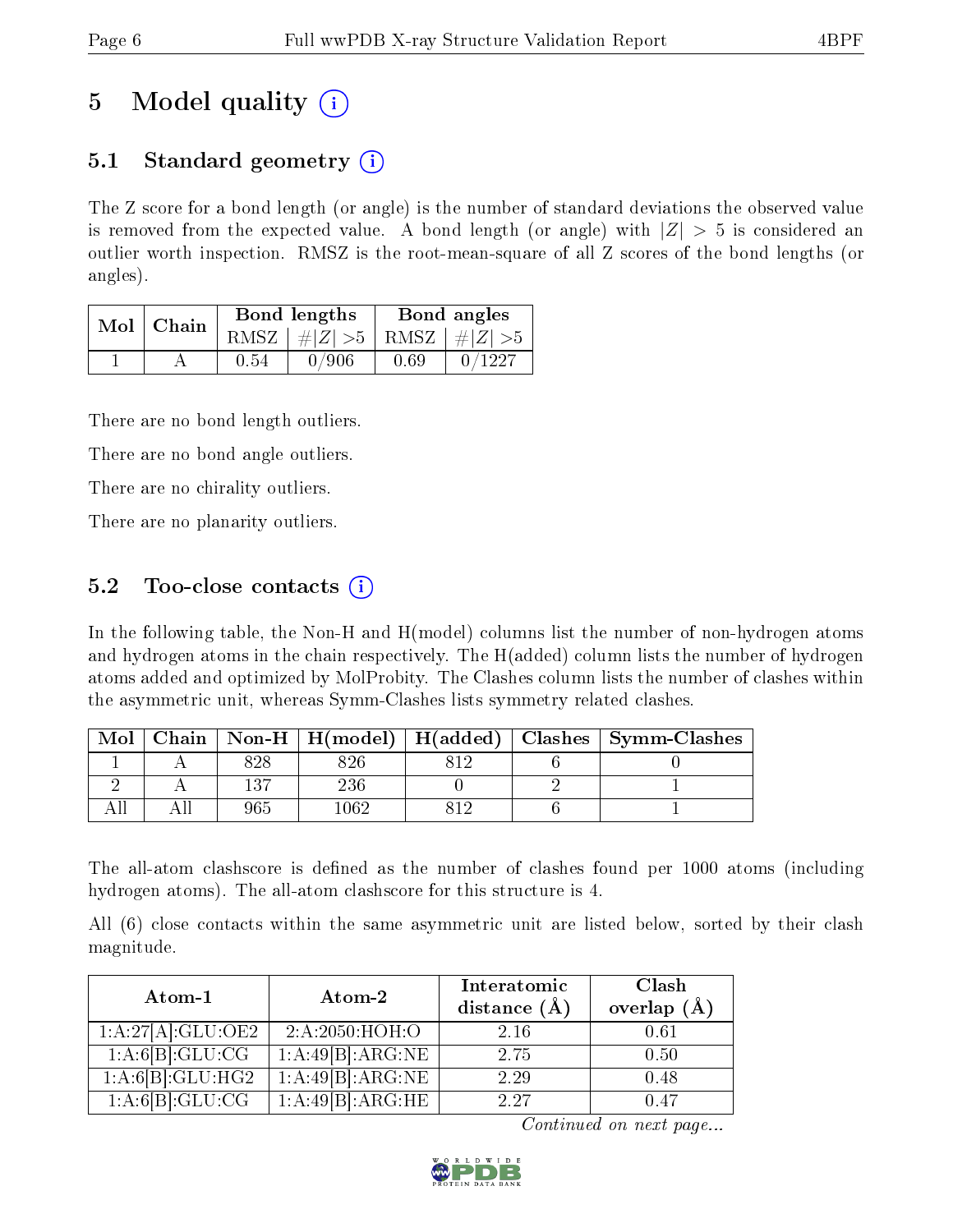| Atom-1             | Atom-2          | Interatomic<br>distance $(A)$ | Clash<br>overlap $(A)$ |  |
|--------------------|-----------------|-------------------------------|------------------------|--|
| 1:A:1[A]:MSE:SE    | 2: A:2028:HOH:O | 2.82                          | () 47                  |  |
| 1:A:46[A]:ILE:HD13 | 1:A:74:LEU:HD11 |                               | 142                    |  |

Continued from previous page...

All (1) symmetry-related close contacts are listed below. The label for Atom-2 includes the symmetry operator and encoded unit-cell translations to be applied.

| Atom-1         | Atom-2                   | Interatomic<br>distance (A) | Clash<br>overlap $(A)$ |
|----------------|--------------------------|-----------------------------|------------------------|
| 2:A:2004:HOH:O | 2:A:2050:HOH:O[2]<br>656 | 4.IO.                       |                        |

### 5.3 Torsion angles (i)

#### 5.3.1 Protein backbone  $(i)$

In the following table, the Percentiles column shows the percent Ramachandran outliers of the chain as a percentile score with respect to all X-ray entries followed by that with respect to entries of similar resolution.

The Analysed column shows the number of residues for which the backbone conformation was analysed, and the total number of residues.

| Mol   Chain | Analysed                               | Favoured   Allowed   Outliers   Percentiles |  |                 |  |
|-------------|----------------------------------------|---------------------------------------------|--|-----------------|--|
|             | $101/86$ (117\%)   98 (97\%)   3 (3\%) |                                             |  | $\vert$ 100 100 |  |

There are no Ramachandran outliers to report.

#### $5.3.2$  Protein sidechains  $(i)$

In the following table, the Percentiles column shows the percent sidechain outliers of the chain as a percentile score with respect to all X-ray entries followed by that with respect to entries of similar resolution.

The Analysed column shows the number of residues for which the sidechain conformation was analysed, and the total number of residues.

| Mol   Chain | Analysed                       | Rotameric   Outliers   Percentiles |                         |  |
|-------------|--------------------------------|------------------------------------|-------------------------|--|
|             | $100/80$ (125\%)   100 (100\%) |                                    | $\vert$ 100 100 $\vert$ |  |

There are no protein residues with a non-rotameric sidechain to report.

Some sidechains can be flipped to improve hydrogen bonding and reduce clashes. There are no

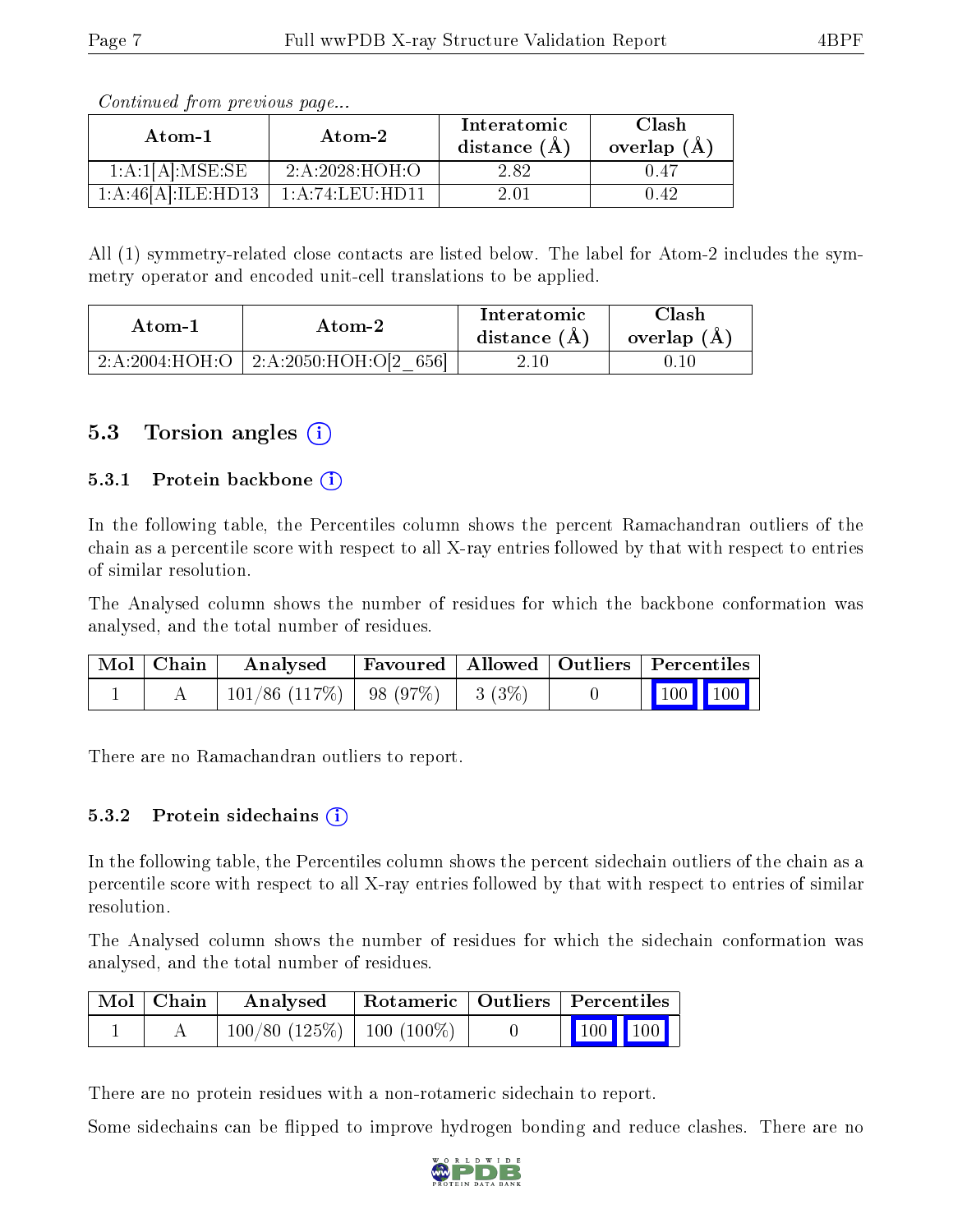such sidechains identified.

#### 5.3.3 RNA (i)

There are no RNA molecules in this entry.

#### 5.4 Non-standard residues in protein, DNA, RNA chains  $(i)$

There are no non-standard protein/DNA/RNA residues in this entry.

#### 5.5 Carbohydrates  $(i)$

There are no carbohydrates in this entry.

### 5.6 Ligand geometry (i)

There are no ligands in this entry.

#### 5.7 [O](https://www.wwpdb.org/validation/2017/XrayValidationReportHelp#nonstandard_residues_and_ligands)ther polymers  $(i)$

There are no such residues in this entry.

### 5.8 Polymer linkage issues  $(i)$

The following chains have linkage breaks:

|  | Mol   Chain   Number of breaks |
|--|--------------------------------|
|  |                                |

All chain breaks are listed below:

|  |        |           | $\mid$ Model $\mid$ Chain $\mid$ Residue-1 $\mid$ Atom-1 $\mid$ Residue-2 $\mid$ Atom-2 $\mid$ Distance (Å) |
|--|--------|-----------|-------------------------------------------------------------------------------------------------------------|
|  | 85:HIS | 86 B :HIS | 2.89                                                                                                        |